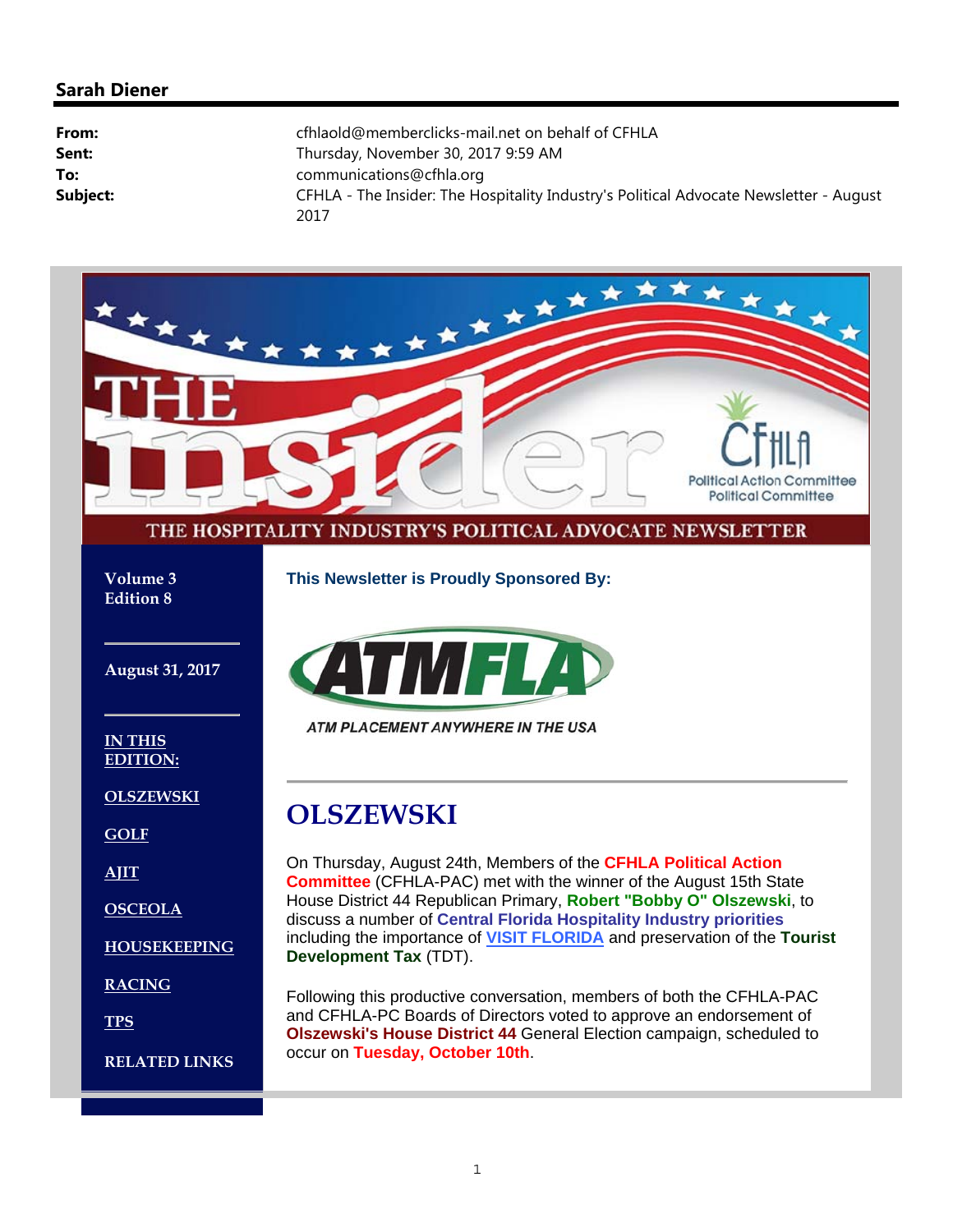|                                                                      | $\pmb{\times}$                                                                                                                                                                            |
|----------------------------------------------------------------------|-------------------------------------------------------------------------------------------------------------------------------------------------------------------------------------------|
| <b>LINKS OF</b><br><b>INTEREST</b>                                   |                                                                                                                                                                                           |
| <b>Florida Governor</b><br><b>Rick Scott</b>                         |                                                                                                                                                                                           |
| <b>State of Florida</b><br><b>Senate</b>                             |                                                                                                                                                                                           |
| <b>State of Florida</b><br><b>House of</b><br><b>Representatives</b> |                                                                                                                                                                                           |
| <b>Orange County</b>                                                 |                                                                                                                                                                                           |
| <b>Osceola County</b>                                                | CFHLA-PAC Chair Jay Leonard, General Manager of the Wyndham Lake Buena Vista Resort Disney<br>Springs Resort Area/Wyndham Garden Lake Buena Vista Disney Springs Resort Area, CFHLA-PAC   |
| <b>Seminole County</b>                                               | Endorsed Candidate for State House District 44 Robert "Bobby O" Olszewski, CFHLA Board<br>First Vice-Chair Fred Sawyers, General Manager of the Walt Disney World Swan and Dolphin Resort |
| <b>City of Orlando</b>                                               | To learn if you reside in House District 44, please click here.                                                                                                                           |
| <b>City of Kissimmee</b>                                             | To view all 2017 CFHLA-PAC Endorsed Candidates, please click here.                                                                                                                        |
| <b>City of Sanford</b>                                               |                                                                                                                                                                                           |
|                                                                      | <b>GOLF</b>                                                                                                                                                                               |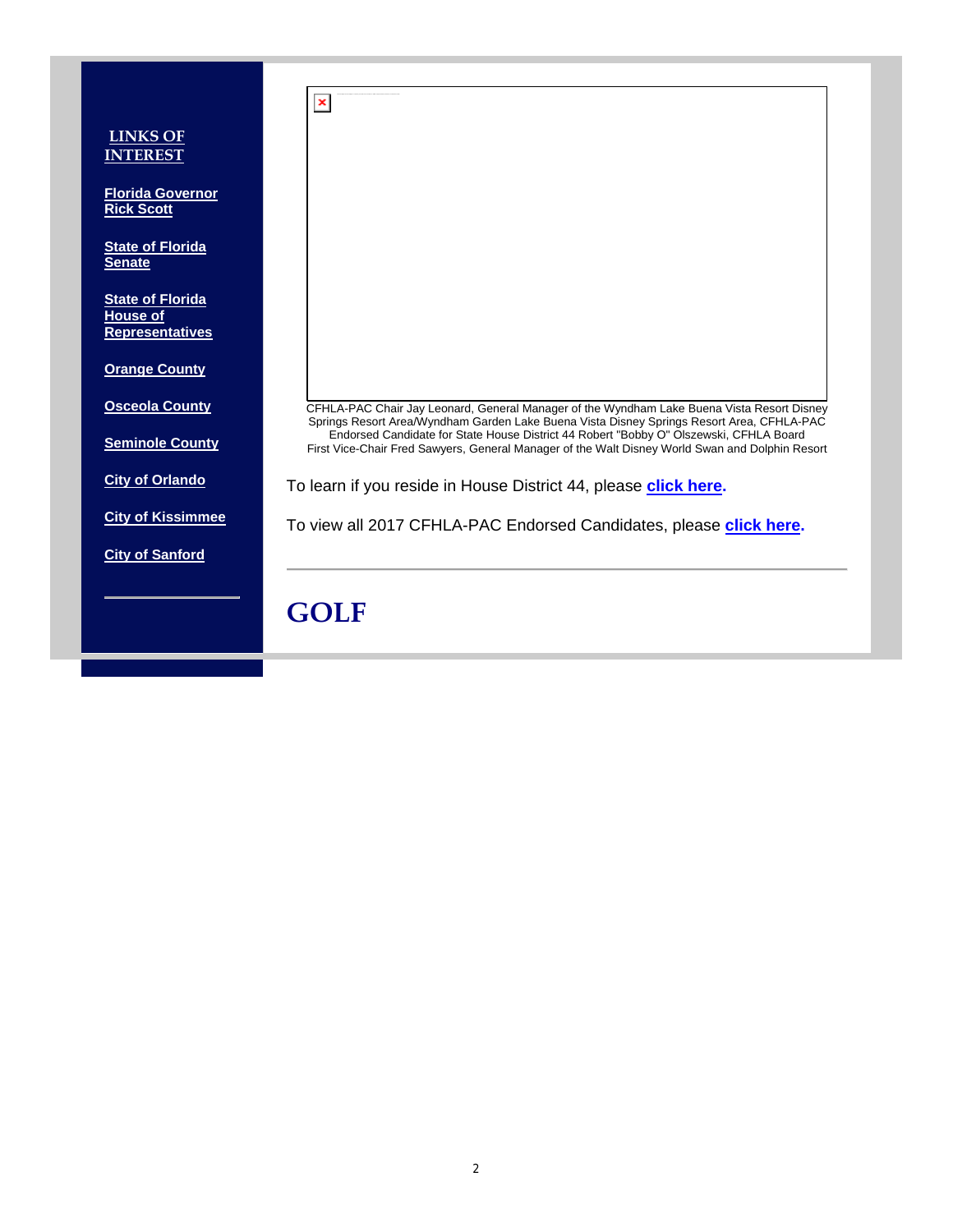

# **AJIT**

On Wednesday, August 9<sup>th</sup>, Members of the **CFHLA Governmental Affairs Committee** met with Orange County Administrator, **Ajit Lalchandani**, to gain insight on a number of Hospitality-related Orange County projects and initiatives.

At this meeting, held at the **B Resort & Spa Lake Buena Vista** (**Thank you, Keith Wolling**), Lalchandani and the Committee discussed, among other items, Orange County's recently initiated Application Review Committee, the Orange County Convention Center's Master Plan, the proposed County "Sports Bid" fund (and Committee) and the 2019 MLS All Star Game.

In September, the GA Committee will be joined by **Florida Restaurant &**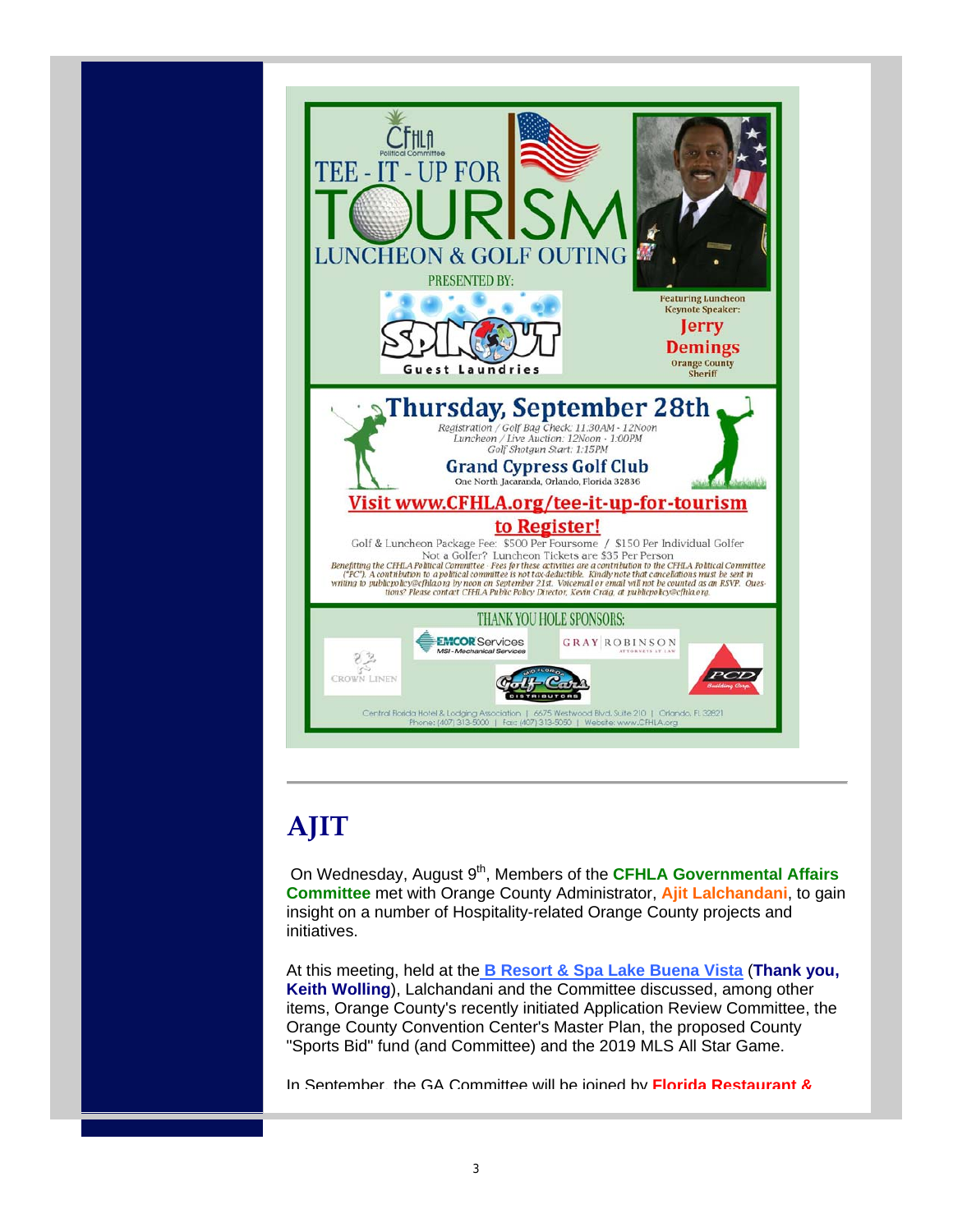leaders to strategize and establish **CFHLA's 2018 Legislative Priorities**.



(left to right) CFHLA Board Historian Peter Kacheris, Managing Director of the Bonnet Creek Resort (Waldorf Astoria Orlando / Hilton Orlando Bonnet Creek), CFHLA GA Committee Chairman Bruce Skwarlo, General Manager of the Orlando Marriott Lake Mary, Orange County Administrator Ajit Lalchandani, CFHLA Board Secretary Keith Wolling, Area General Manager of the B Resort & Spa Lake Buena Vista and CFHLA Board First Vice-Chair Fred Sawyers, General Manager of the Walt Disney World Swan and Dolphin Resort

## **OSCEOLA**

On Thursday, August 17<sup>th</sup>, Osceola County Property Appraiser Katrina **Scarborough** met with Osceola County CFHLA Lodging Members to discuss rising property appraisals in Osceola County.

At this meeting, held at the **Bohemian Hotel Celebration** (**Thank you, Ron Nagy**), Scarborough indicated that lodging property values in Central Florida (and across the state) are rising exponentially, as seen in recent years in Orange County.

Scarborough and the Members in attendance had a productive conversation, with the Property Appraiser sharing details on the assessment process, the role that the State Department of Revenue plays in determining valuations and showing how hoteliers (and others) can appeal their property's valuation.

For any Osceola County businesses interested in petitioning their valuations, please visit **Osceola County's Value Adjustment Board petition website** by clicking **here.**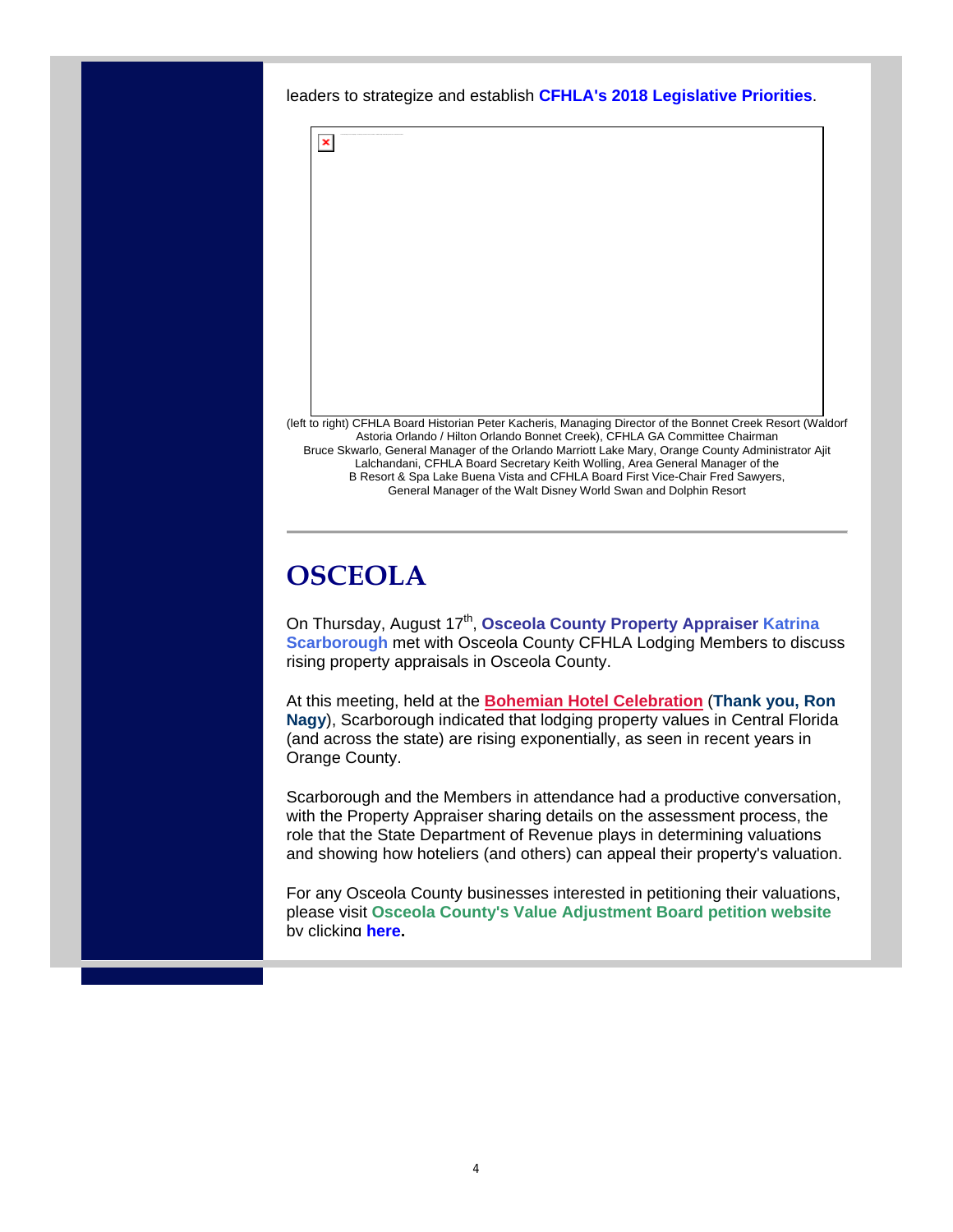Osceola County Property Appraiser Katrina Scarborough (center) with CFHLA Osceola County Hoteliers

## **HOUSEKEEPING**

 $\pmb{\times}$ 

*Attention all Lodging General Managers:* Please note that the week of **September 10-16** is **International Housekeeping Week**!

Each year, one week is designated to recognize the **incredible** and **hardworking** individuals working in lodging Housekeeping departments. As Central Florida continues to grow its reputation as one of the world's *most visited destinations*, please take time during **September 10-16** to "salute" the housekeepers that play such an important customer service role which keeps visitors returning to our region.

On August 28<sup>th</sup>, City of Orlando Mayor Dyer and the Orlando City Council publicly thanked Orlando-area housekeepers for all they do to preserve Orlando's tourism "**brand**", by presenting an **"International Housekeeping Week" Proclamation** to a number of CFHLA Lodging General Managers and Housekeeping staff members.

CFHLA thanks the City of Orlando and Mayor Dyer for once again recognizing Central Florida's housekeepers.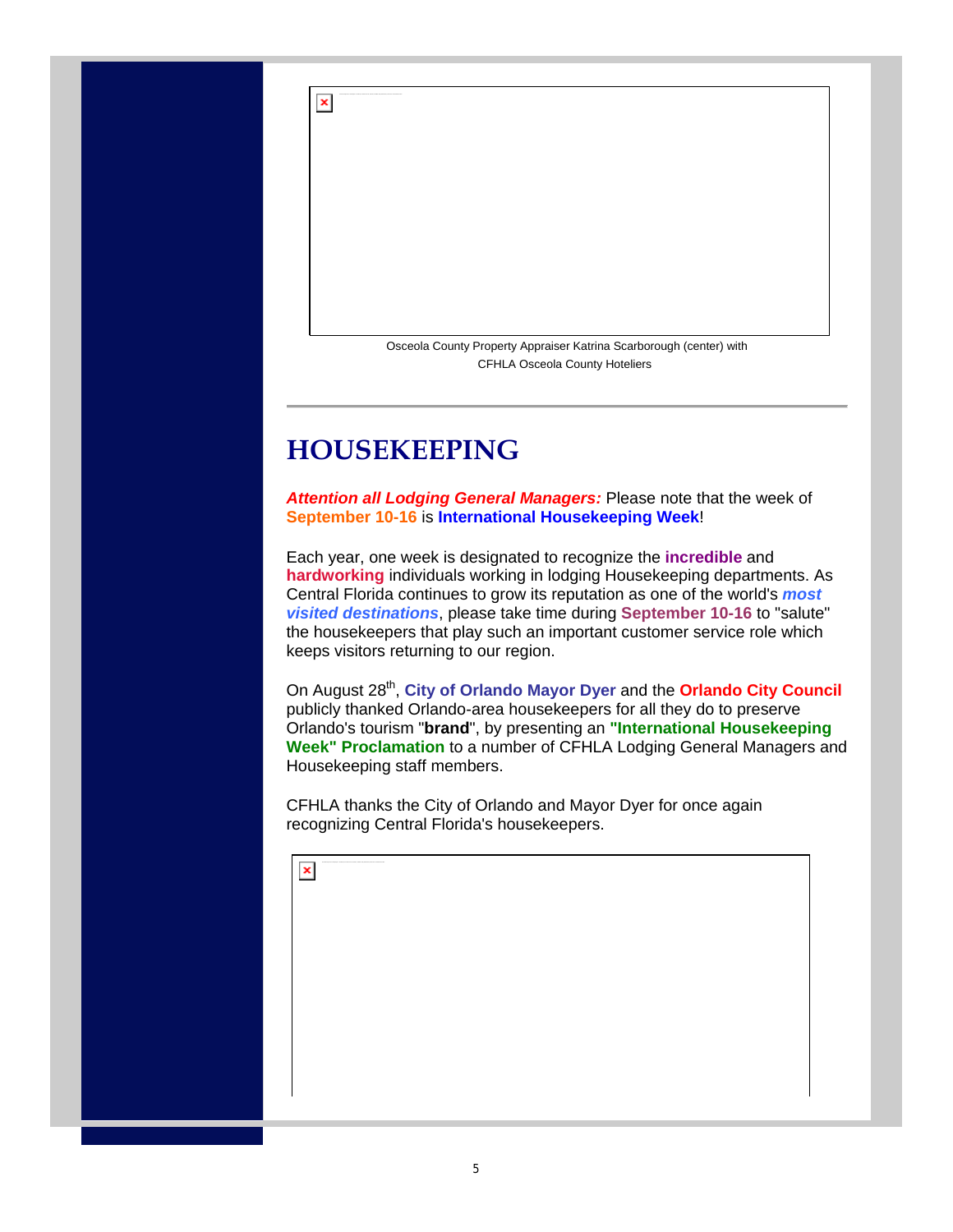# **RACING**

A Miami-based organization is seeking to open a racecourse, "Orlando Motorsports Park," in Osceola County along **West US 192** and nearby **State Road 429** accessible to private sports car owners and local residents.

Currently, the ownership group is attempting to gain **Osceola County** approval on a noise variance that would allow sport cars and other exotic cars to operate on the site that may otherwise exceed the existing allowed noise levels at such a property.

Recently, CFHLA staff attended a Community Meeting organized by Osceola County that allowed for comment from both representatives of **Orlando Motorsports Park** and nearby stakeholders concerned about potential noise pollution.

On behalf of **CFHLA's Osceola County lodging members**, CFHLA will continue to monitor the progress of this development to ensure that the interests of Osceola County's Hospitality Industry remain **protected**.

# **TPS**

CFHLA staff is monitoring the ongoing concern relating to the January 22, 2018 federal government "*expiration date*" of the **Temporary Protected Status** (TPS) granted to the 58,000-plus Haitian nationals currently residing in the US on the program.

With many of these impacted individuals working in Central Florida's Hospitality Industry, CFHLA distributed letters in early May to **US Senators Marco Rubio** and **Bill Nelson**, in addition to **Governor Rick Scott**, expressing the Association's support for an extension of the TPS program. Additionally, CFHLA staff contacted the offices of **US Congresswoman Stephanie Murphy** and **Senator Rubio** as recently as **August 1st** to express concern relating to the upcoming **January 2018 deadline**.

The **CFHLA Board of Directors** will be discussing this issue at the **September 26th Board Meeting** to strategize what steps can be taken to continue advocating for the extension of the TPS for **Haitian nationals**.

# **LINKS**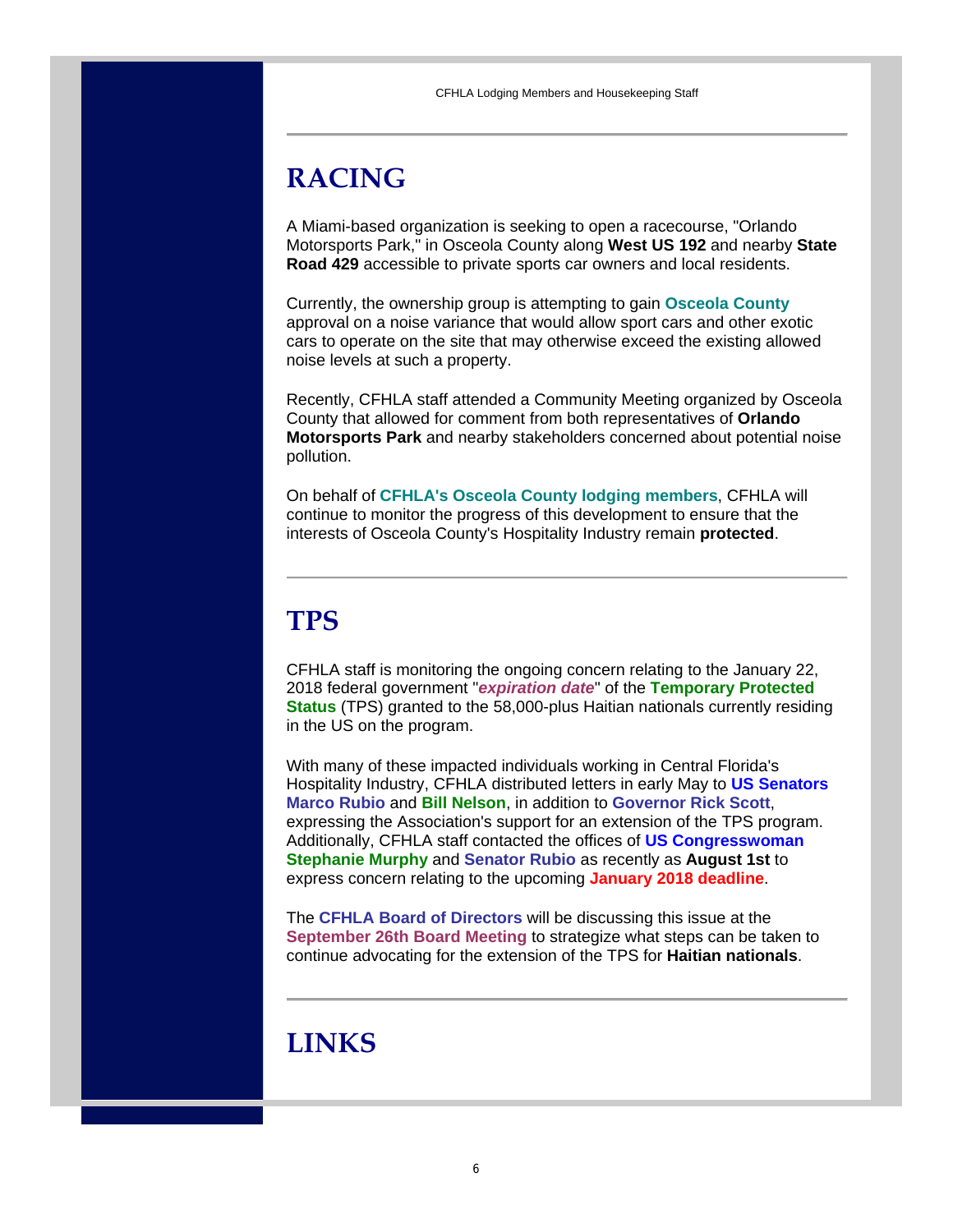**political interests of the Hospitality Industry:**

### **Richard Corcoran Has Tough Words for a Dozen Local Tourism Councils**

**Hotel Association Endorses Orlando Incumbents, Bobby Olszewski**

**Florida sets all-time tourism record in first half of 2017**

**THIS NEWSLETTER IS PROUDLY SPONSORED BY:**



CFHLA eNews is a subscription-based email publication from the Central Florida Hotel & Lodging Association to its members. If you would prefer not to receive the newsletter anymore, simply click the unsubscribe link. Copyright 2006 Central Florida Hotel & Lodging Association. All rights reserved.

This email was sent to communications@cfhla.org by communications@cfhla.org